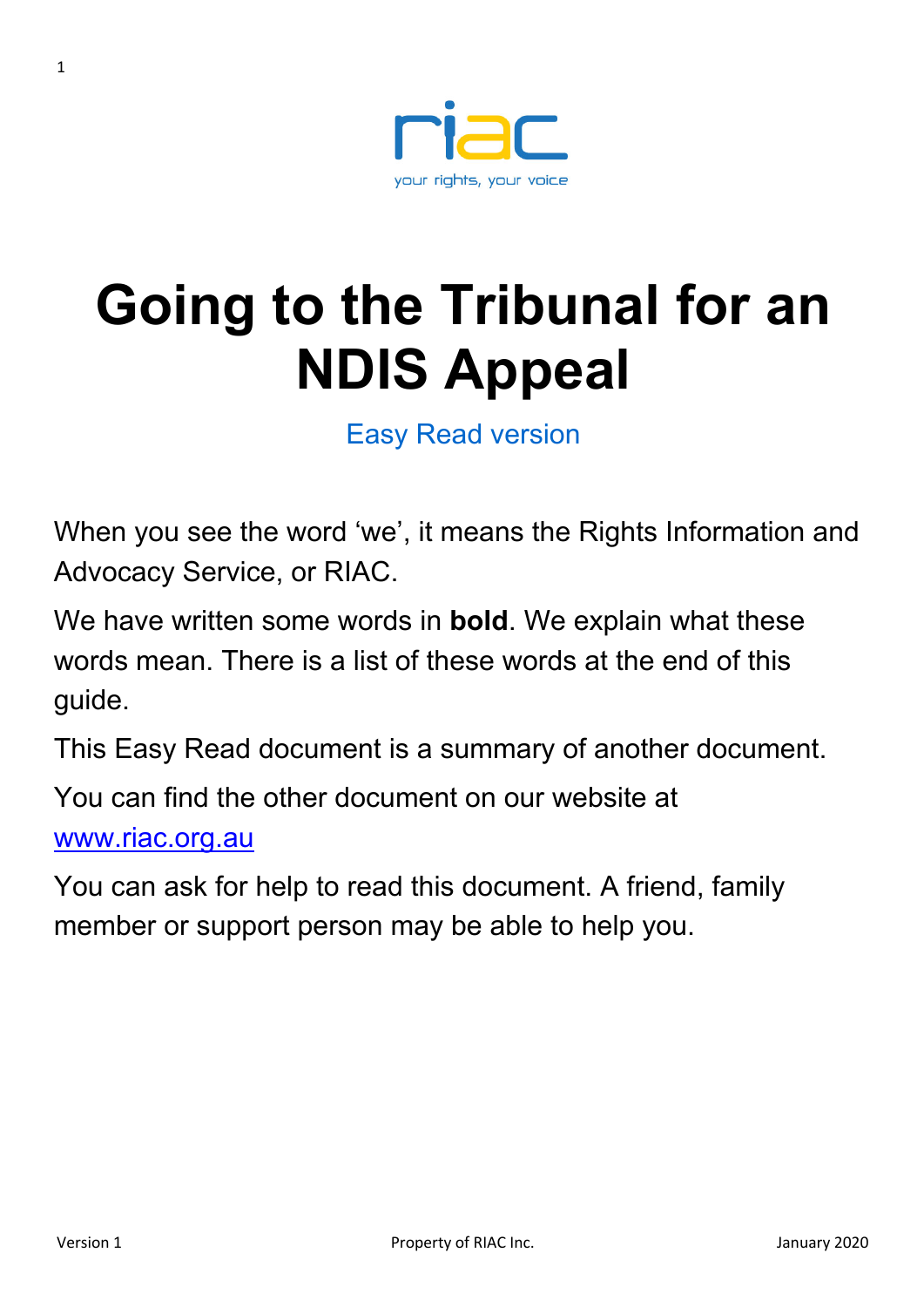

2





You have 28 days to appeal to **Administrative Appeals Tribunal (AAT)** from the date you got your letter.

You can get help from supports (see help section below)



Even if it has been more than 28 days, you can still put in the appeal to the **AAT** and explain why it was late.



You need to submit an appeal application to the **AAT** here: https://www.aat.gov.au/apply-online



The **AAT** will let you know a time for the First **Case Conference**.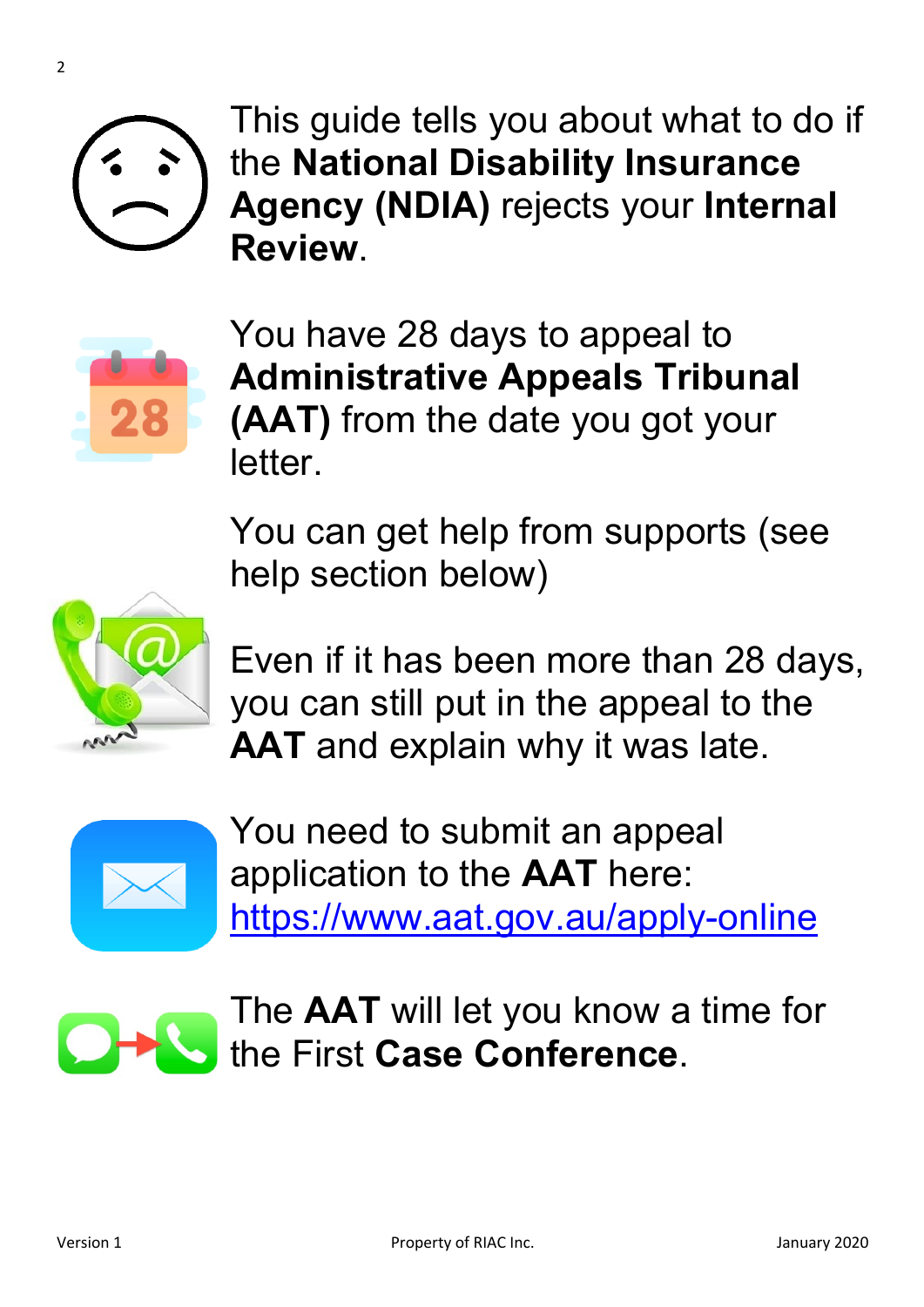

Before the First **Case Conference** the **NDIA** may contact you to ask questions and ask for extra **evidence**.

Make sure the **NDIA** puts this in writing.

# **The First Case Conference**

Your outcome options:



- 1. Resolved?
- You will need to sign **Tribunal Consent Orders, a New NDIS Plan or have a Planning Meeting**



2. Not Resolved?

You need to get more **evidence** for **NDIA**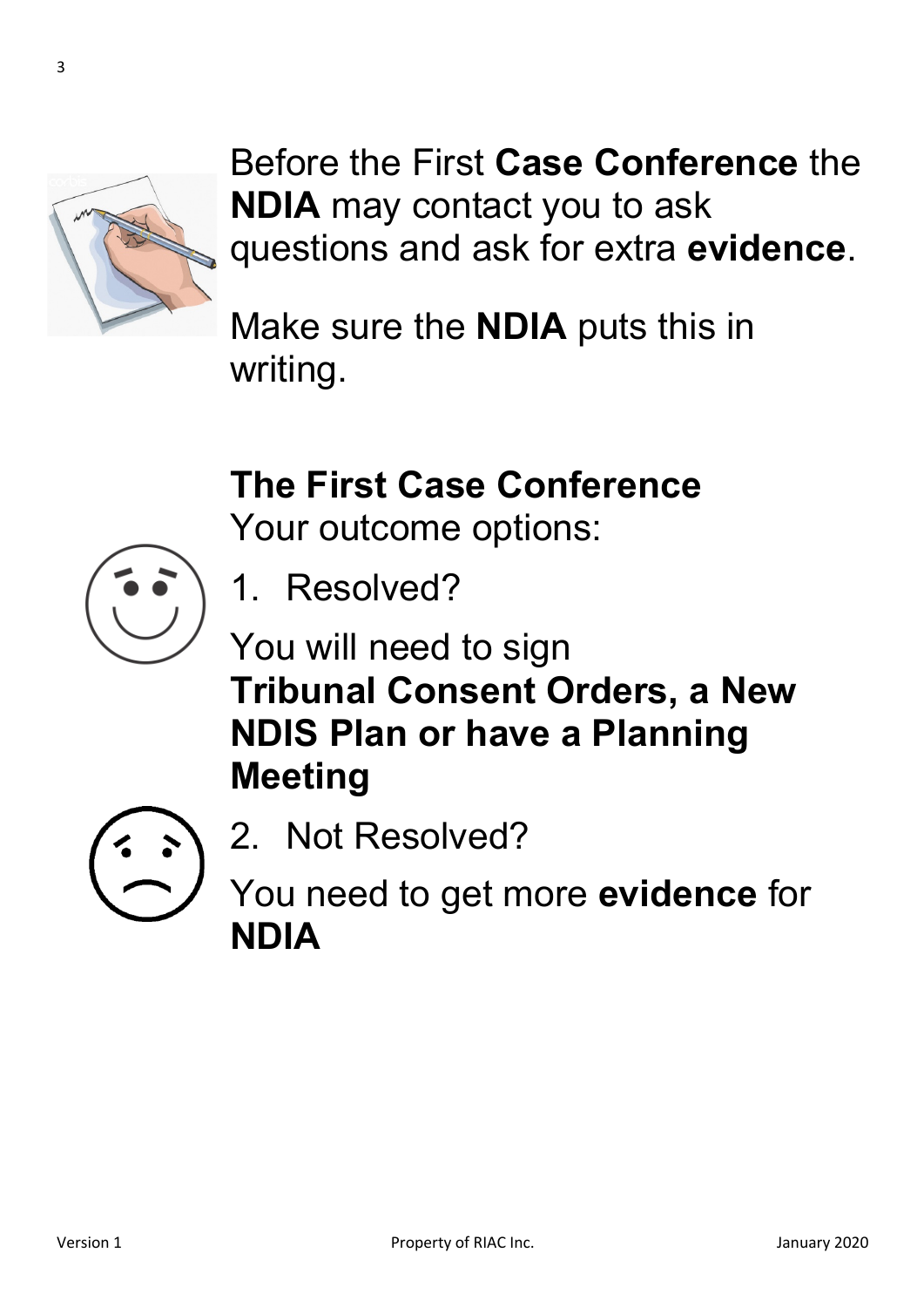

# **Second Case Conference**

1. Resolved?

You will need to sign **Tribunal Consent Orders**, a New **NDIS Plan** or have a **Planning Meeting**



2. Not Resolved?

You need to get more **evidence** for the **NDIA**.

(maybe a third **Case Conference**) or move to **Conciliation**)

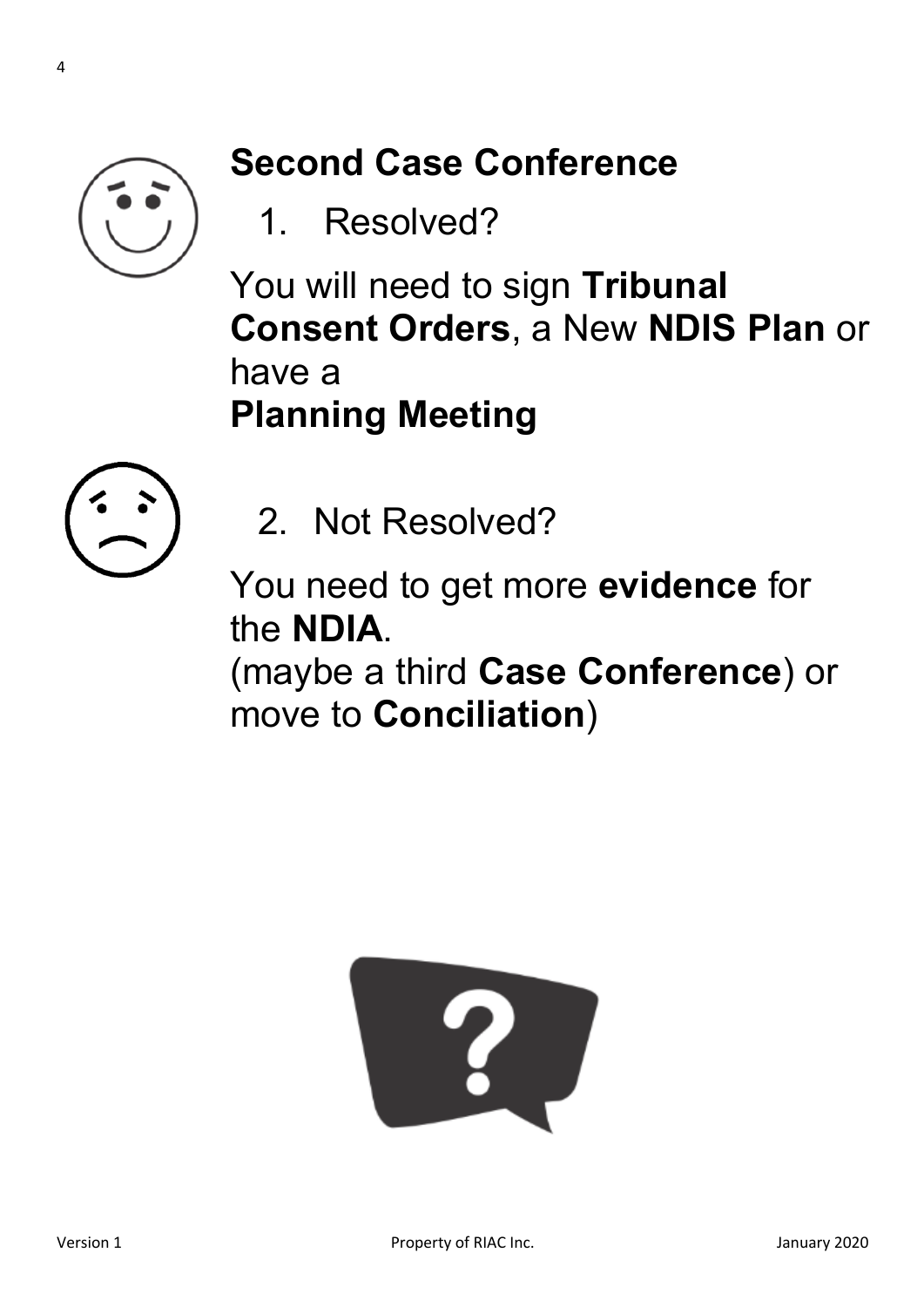### **Conciliation**

Is an informal meeting to try and reach an agreement

Your outcome options:



1. Resolved?

You will need to sign **Tribunal Consent Orders**, A New **NDIS Plan** or have a **Planning Meeting**



2. Not Resolved?

You may go to a formal meeting (also called a hearing) with an **AAT** member.

# **Hearing or formal meeting**

A hearing or formal meeting will happen at the **AAT** where an independent **AAT** member will hear all the **evidence** and then make a final decision.

You can choose to come or not.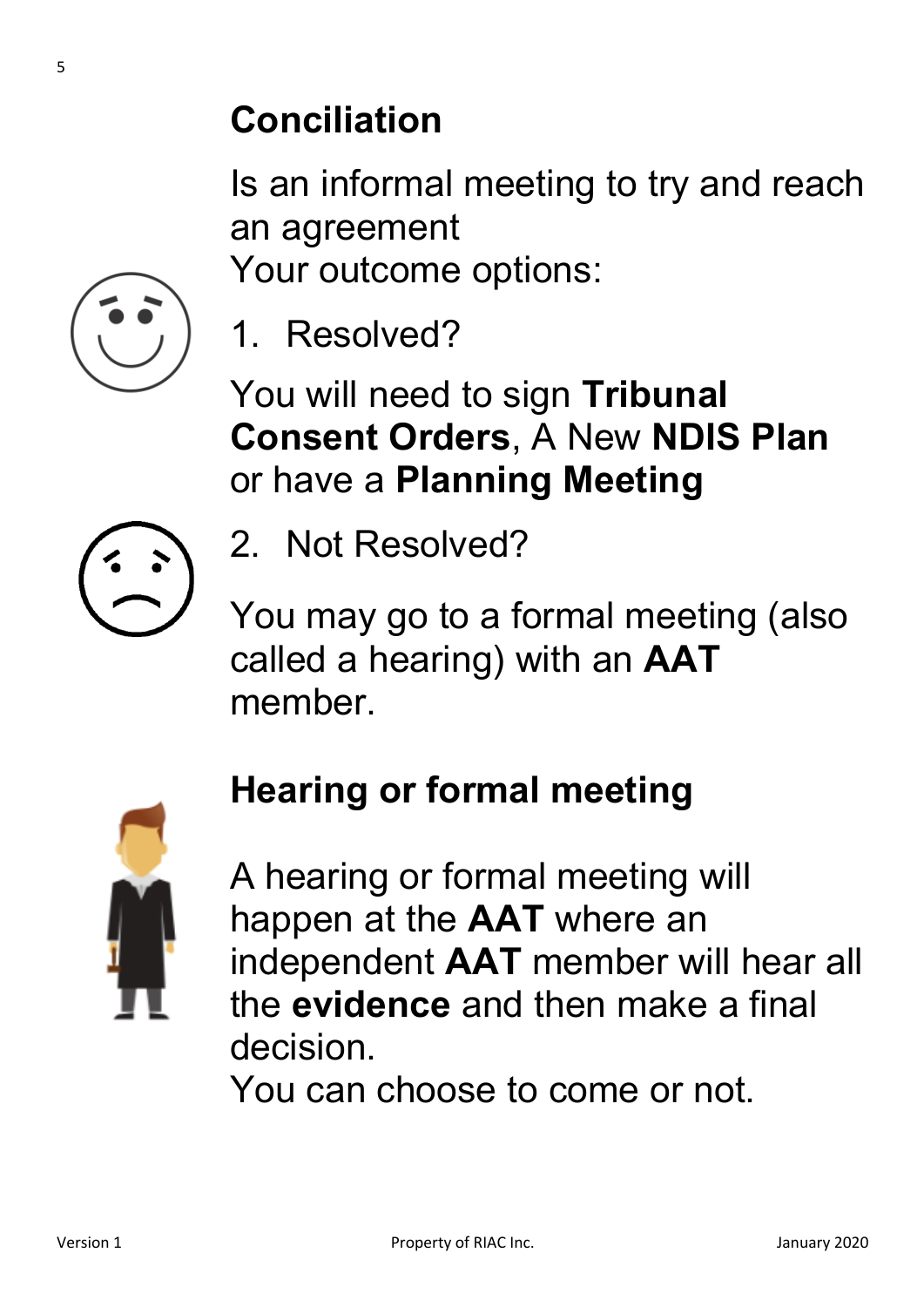

Find a free Advocacy Service for your region in Victoria An Advocate can also assist you to find a Lawyer https://www.daru.org.au/organisationtype/individual-advocacy Or contact Victoria Legal Aid

# **Word List**

### **National Disability Insurance Agency (NDIA)**



is 'The Agency' who provides the National Disability Insurance Scheme (NDIS)

# **Case Conference**

A phone call with the **NDIA**, **AAT** registrar, yourself and support person/advocate/lawyer to talk about your **AAT** application. If you require a meeting in person you may request this by contacting the **AAT.**

# **Administrative Appeals Tribunal (AAT)**

The **AAT** is an informal court. It checks many of the decisions made by the Australian Government. It is independent.